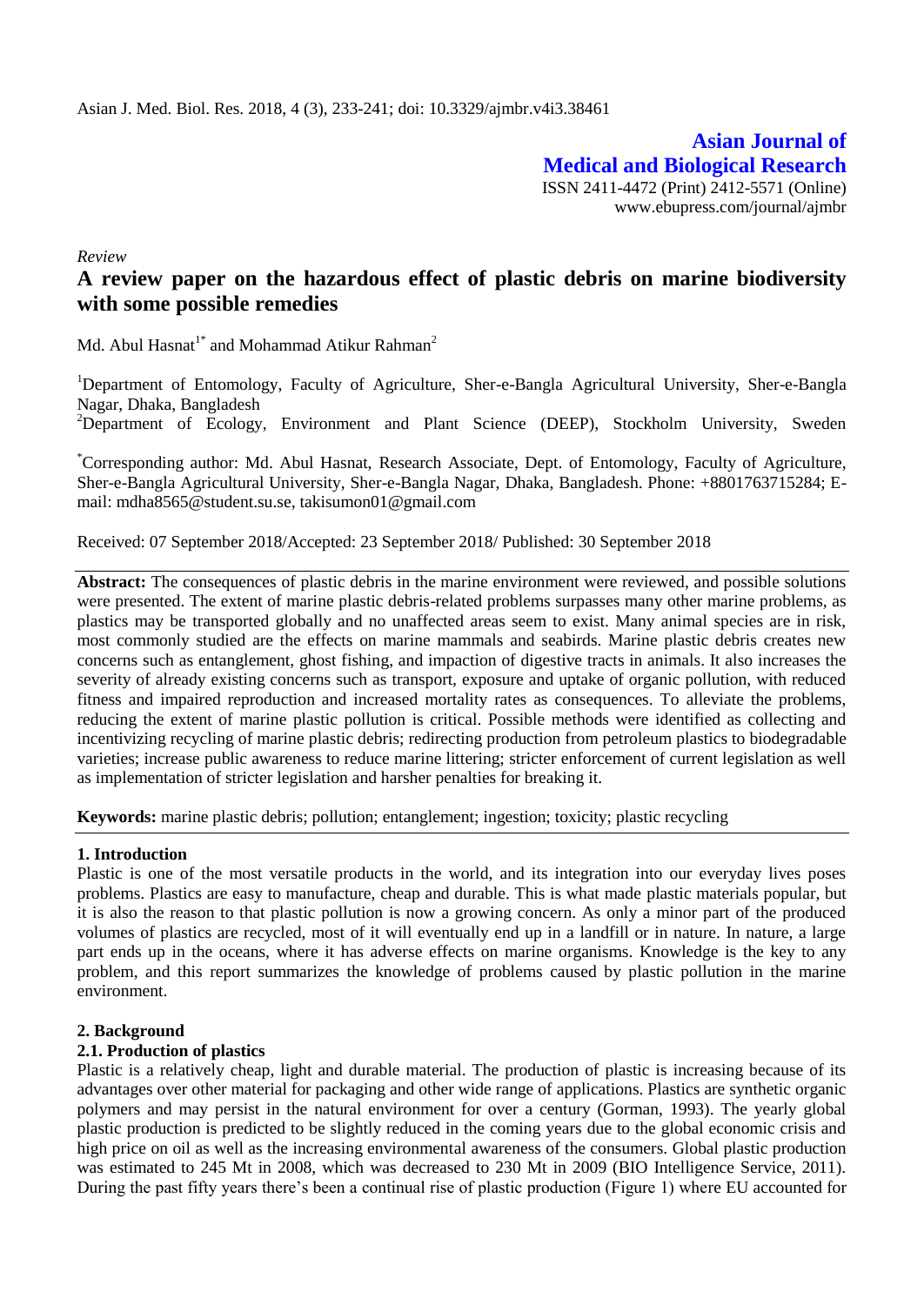25% and China accounted for 15% of total plastic production. By 1988 United States produced 30 million tons of plastic annually (O" Hara *et al*., 1988) which is a considerable amount. Plastics" properties and versatility makes it highly popular for everyday use.



#### **Figure 1. Global and European plastics production from 1950 to 2008, adapted from European Commission (2011). The graph includes thermoplastics, polyurethanes, thermosets, elastomers, adhesives, coatings, sealants and PP-fibers. Not included are PET-, PA- and polydactyl fibers.**

Out of the global plastic production, 72% is consumed by four sectors: packaging, construction, automotive, and electronics/electrical equipment. The remainder is used in households, furniture, medical equipment, and in the agricultural sector.

Bio plastics are now being produced as an increasing demand for environmentally friendly alternatives to petroleum plastics have made them popular. There are two types of bio plastics: bio-based plastic derived from renewable resources and biodegradable plastics that degrade rapidly in the environment. In Europe, bio plastic consumption is estimated to around 0.1-0.2% of total European plastic consumption, but the global market for bio plastic is growing rapidly (European commission, 2011).

# **2.2. Origins of marine plastic debris**

Marine plastic debris is an entirely anthropological induced problem that causes harm to the environment and marine organisms. The amount of marine plastic debris is not fully assessed, but studies show that 80% of marine plastic waste is from land based sources and 20% from ocean based sources (Sheavly, 2005) identified some sources of marine plastic debris.

Major land based sources that were identified were:

- Storm water discharge, street garbage, landfill waste, forestry, agricultural and industrial waste, construction materials
- Combined Sewer Overflows (CSOs)
- Tourism-related litter at the coast: bottles, cigarette buts, packets, plastic toys
- Illegal dumping of domestic or industrial plastic waste
- Industrial activities

The major ocean based sources were:

- Commercial fishing: nylon nets, ropes, bait boxes, traps
- Recreational boaters
- Merchant, military and research vessels
- Offshore oil and gas platforms, undersea exploration: drums, survey materials etc.

In 1975 the world fishing fleet alone dumped approximately 135,400 tons of plastic fishing gear and 23,600 tons of plastic packaging material into the sea (Cawthorn, 1989; DOC, 1990) and yearly figures are probably similar today. We are mostly paying attention to the plastic that can be seen by eye. There are, however, small plastic pellets and granules that cannot be visually detected by eye only and that can be the main threat to the marine environment. These are found in large quantities in the water and on beaches (Gregory, 1978, 1989; Shiber, 1979, 1982, 1987; Redford *et al*., 1997).

Small particles are discharged mainly through industrial waste, household waste and break-up of large plastics by grinding from rocks and sand (Eriksson and Burton, 2003). Small plastic fragments are also formed by wave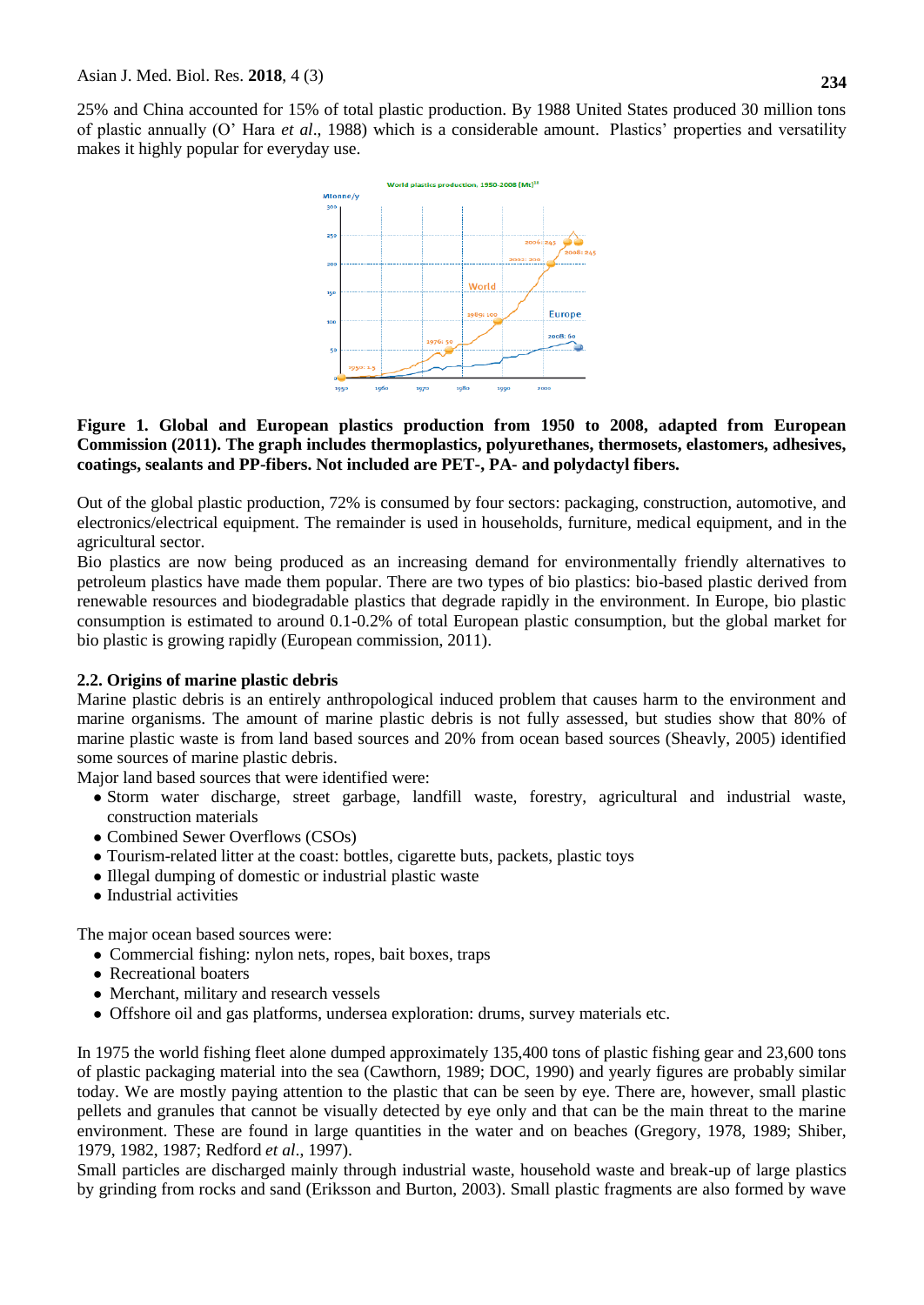action, oxidation and exposure of plastics to ultraviolet light (Gregory, 1978; Shiber, 1979; Redford *et al*., 1997). Their sizes vary from 2-6 mm, (Gregory, 1977, 1978) and in some cases they can be in the nanometer size range. These small particles are more hazardous because they release toxic chemicals more easily, cannot be extracted easily and are thus expensive to remove from the water column.

United Nations Environmental program reported in 2005 that there are on average 13,000 pieces of plastic debris per square kilometer of ocean. Plastics are buoyant and can be dispersed and transported long distances by water currents and wind (Derraik, 2002; Sheavly, 2005). Large quantities of marine debris may be found along shorelines close to urban and industrial areas. Ambon Bay, Eastern Indonesia is an example of extreme marine plastic debris accumulation, where beach litter may cover as much as 90% of the upper shore line. (Uneputty and Evans, 1997).

Plastic debris from fishing activities is the dominating part of the debris in areas far away from urbanized areas (Derraik, 2002). There are two hotspots reported throughout the literature, where floating plastic debris density is exponentially higher than in other areas. In 1999, the abundance of plastic debris of north pacific central gyre was reported to be as high as 334,271 pieces/km<sup>2</sup> on average (Moore *et al.*, 2001) and a survey in Ambon Bay, Eastern Indonesia conducted in 1994-95 resulted in the highest density of floating debris ever recorded, at more than 4 million plastic particles/ $km^2$  (Uneputty and Evans, 1997). Several review articles have attempted to compare abundances in oceans, one of which is (Allsopp *et al*., 2006) (Table 1), who looked at eye sightings from ships and found that there was large variance in marine plastic debris abundances.

# **Table 1**. **Abundances of floating marine debris in the world's oceans. Data collected by visual sighting from ships. Adapted from (Allsopp** *et al***., 2006).**

| <b>Location and date</b>                                                | Mean number of items of  | <b>Reference</b>           |
|-------------------------------------------------------------------------|--------------------------|----------------------------|
|                                                                         | debris per $km2$         |                            |
| West Spitsbergen, Arctic (2002)                                         | $0 - 3$                  | Barnes and Milner, 2005    |
| North Atlantic, latitude $0^{\circ}$ to 50° N (2002)                    | $0 - 20$                 | Barnes and Milner, 2005    |
| English Channel (2002)                                                  | $10 - 100 +$             | Barnes and Milner, 2005    |
| Mediterranean                                                           | Density in the order of: | Aliani et al., 2003        |
| (1997)                                                                  | $1.5 - 25$               |                            |
| (2000)                                                                  | $1.5 - 3$                |                            |
| NE Pacific, latitude $< 20^{\circ}$ N (1986-91)                         | 1.8                      | Thiel <i>et al.</i> , 2003 |
| NE Pacific, latitude $20^{\circ}$ N to $40^{\circ}$ N(1986-91)          |                          | Thiel et al., 2003         |
| NE Pacific, latitude $> 40^{\circ}$ N (1986-91)                         |                          | Thiel <i>et al.</i> , 2003 |
| NW Pacific, latitude $< 20^{\circ}$ N (1986-91)                         | 0.25                     | Thiel <i>et al.</i> , 2003 |
| NW Pacific, latitude $20^{\circ}$ N to $40^{\circ}$ N (1986-91)         | 0.8                      | Thiel et al., 2003         |
| NW Pacific, latitude $> 40^{\circ}$ N (1986-91)                         | 0.2                      | Thiel et al., 2003         |
| Southern Atlantic, latitude $50^{\circ}$ S to $0^{\circ}$ S (2002)      | $0 - 10$                 | Barnes and Milner, 2005    |
| Ambon Bay, Indonesia (1994/5)                                           | $>$ 4 per m <sup>2</sup> | Uneputty and Evans, 1997   |
| Figure is for the worst affected areas                                  |                          |                            |
| Chile, coastal waters, latitude $20^{\circ}$ S to $40^{\circ}$ S (2002) | $1 - 36$                 | Thiel <i>et al.</i> , 2003 |
| Chile, coastal waters, latitude $40^{\circ}$ S to $50^{\circ}$ S (2002) | < 1                      | Thiel <i>et al.</i> , 2003 |
| Southern Ocean, near Antarctic Peninsula                                | $0 - 1$                  | Barnes and Milner, 2005    |
| Southern Ocean, Drakes Passage                                          | $0 - 3$                  | Barnes and Milner, 2005    |

## **2.3. Plastics in the environment - breakdown and decomposition**

Most plastics are non-biodegradable and persist in the nature for long periods of time. Plastic bags are made up of polyethylene and extensively used throughout the world. Ultraviolet radiation and high temperature could split polyethylene structures and turn it into small pieces and then small microscopic granules. Lobelle and Cunliff (2011) did an experiment to study biodegradation of marine plastic debris. They collected plastic material from the marine environment and submerged it in salt water under controlled laboratory conditions. Microbial biofilm formation was observed that induced lower hydrophobicity and lowered buoyancy, but no degradation was seen in the sample. There is no thus no evidence or indication of microbial degradation of plastic debris in the marine environment.

## **2.4. Plastic ingestion by marine animals**

Plastic fragments can be mistaken for food items or accidently consumed during foraging. Such problems have been reported for many different animals of several taxa, including many species of seabirds (Blight and Burger, 1997), at least 26 species of toothed whales (Baird and Hooker, 2000; Secchi and Zarzur, 1999), sea lions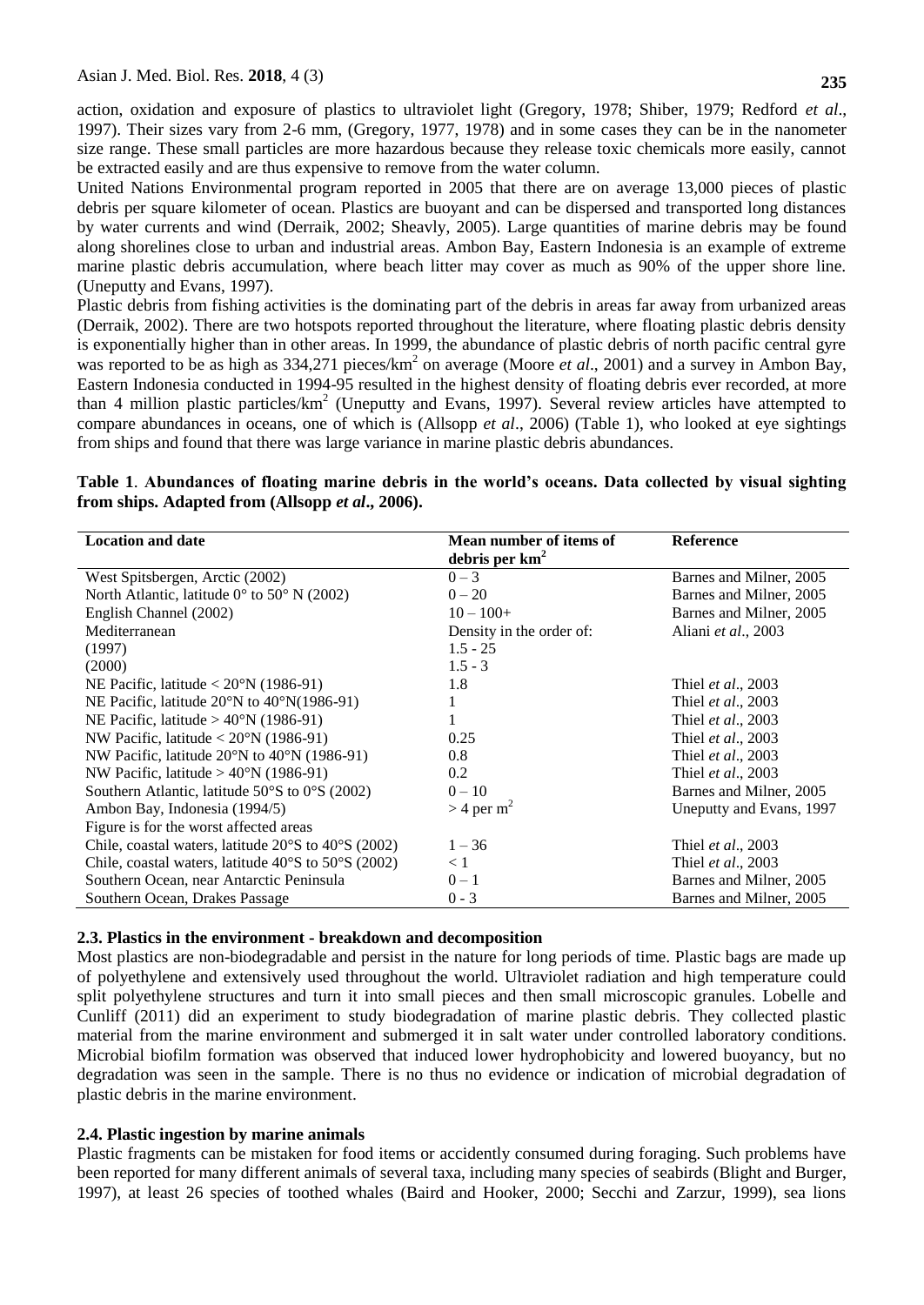(Raum-Suryan *et al*., 2009), sea cucumbers (Graham and Thompson, 2008), sea turtles (Tomás *et al*., 2000; Bjorndal *et al*., 1994) and planktivorous fish (Boerger *et al*., 2010).

The ingestion of plastic may be fatal if the digestive tract of an animal becomes impacted (Bjorndal, 1994). Other complications of plastic ingestion are toxic effects from plastic-carried contaminants such as reported for PCBs in Great Shearwaters, *Puffinus gravis* (Ryan *et al*., 1988a), lowered fitness due to reduced consumption rates derived from reduced storage volume and diminished feeding stimulus as shown in chicken (Ryan *et al*., 1988b) and adverse effects on the nutrient uptake, lowered steroid hormone levels, delayed ovulation and failed reproduction, as shown in seabirds by Azzarello and Van Vleet (1987).

The ingestion of plastics by seabirds depends on foraging techniques and prey type; Azzarello and Van Vleet (1987) found that planktivorous seabirds ingest higher amounts of plastic pellets than piscivores, as pellets more closely resemble the planktivorous seabirds preferred food items. In a study by Tomas *et al*., (2002), it was found that out of 54 illegally captured juvenile loggerhead sea turtles in the Mediterranean, 75.9% had plastic debris in their intestines, and that the volume of ingested debris was positively correlated to the size of the turtle. The study found no preferences regarding the consistency or color of the ingested plastics, and concluded that generalist predators such as the loggerhead sea turtle may therefore be more vulnerable to ingesting marine debris than specialist feeders (Tomas *et al*., 2002).

# **2.5. Entanglement and ghost fishing**

Entanglement is a well-reported problem which has many adverse effects on marine life, some of which are drowning, strangling, reduced ability to catch food and escape predators, cut wounds, and reduced fitness due to increased energetic costs of movement (Raum-Suryan *et al*., 2009; Feldkamp *et al*., 1989; Laist, 1989). It is hard to estimate the amount of entangled animals as many species are rarely observed or die at sea (Raum-Suryan *et al*., 2009). Certain groups of animals seem to be the more affected by entanglement than others, among these are marine mammals, seabirds and sea turtles.

UNEP (1997) report that at least 267 marine animal species have been found entangled in marine plastic debris. A study by Moore *et al*., (2009) compiled data of entangled animals found on beaches in California and found that 31 species of birds, 9 species of marine mammals and 1 species of sea turtles had been found entangled during 2001-2005, most of which were entangled in fishing related equipment. An inventory of gannets (*Sula bassana*) in Helgoland, German Bight showed that out of the 23 dead or dying gannets found, 29% were entangled in net fragments (Schrey and Vauk, 1987). Additionally, from 313 in-air observations, at least 2.6% of flying gannets were entangled in fragments of fishing gear. Votier *et al.,* (2011) found that the colonial seabird northern gannet (*Morus bassanus*) would build nests using plastic materials, using on average 470 g of plastic per nest, which added up to an estimated 18.8 tons of plastic in the studied colony of 40.000 nests. It was also judged that entanglement due to this nesting preference was unlikely to have population-wide effects, entangling only 525 individuals over eight years.

Steller"s sea lions (*Eumetopias jubatus*) were surveyed in Alaska and British Columbia by Raum-Suryan *et al.* (2009), who found that 386 individuals, 0.26% of the population, was entangled or had ingested fishing gear that was still visible. Out of these individuals, 49% of the animals had entanglements around the neck (77% had been embedded too deep in tissue to be identifiable), out of which plastic packing bands and rubber bands accounted for 84% of the total. The other 50% of the individuals had swallowed or become hooked in fishing gear; out of these animals, 80% had swallowed salmon fishery flashers or their hooks, and 12% had been caught in long line hooks.

As for ghost fishing, lost fishing gear may continue to catch fish and crustaceans. The likelihood for ghost fishing to occur is higher with passive tools such as traps and gillnets than with active tools such as seine nets and troll gear (Breen, 1990). As the material of fishing gear has moved from low-durability organic products to artificial products, the breakdown and disablement of the equipment is highly delayed (Breen, 1990). Trap fishing requires bait, which when a trap is lost consists of the carcasses of trapped animals; as the death of one animal lures more animals into the same deathtrap, the trap may continue to fish until it loses its function to do so by decaying (Breen, 1990). Lost fishing gear is not easy to quantify, as some of it is discarded or left on purpose and legislation such as MARPOL"s Annex V prohibits disposal at sea. This means that the extent of this problem may very well be underestimated.

## **2.6. Toxic effects of plastics**

Plastics are hydrophobic materials and will readily transport hydrophobic substances by sorption. Plastics that take up toxic hydrophobic substances can transport these contaminants to sediments or target organisms, where the contaminants may be released.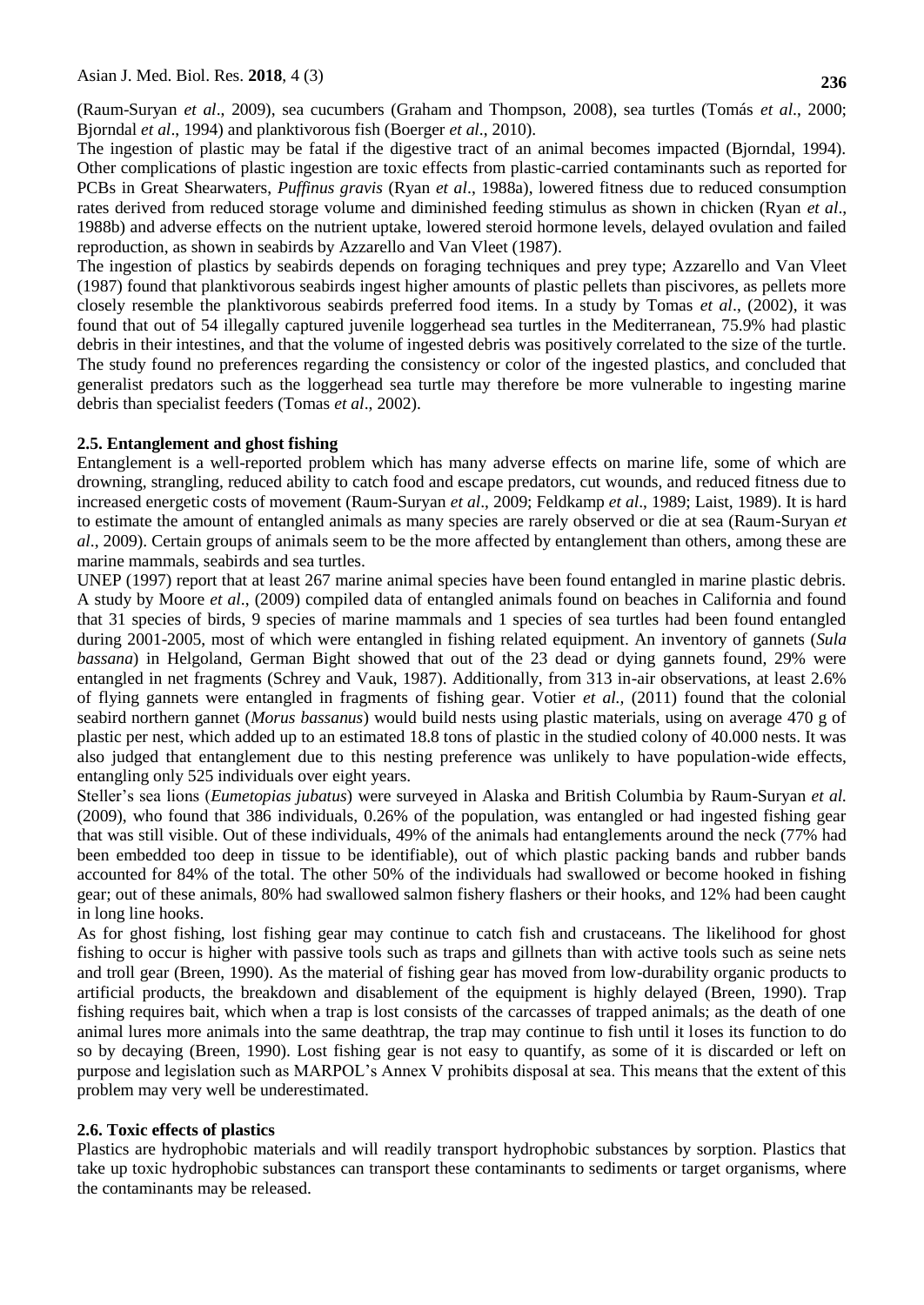Teuten *et al.* (2007) conducted a study where three plastics were contaminated with phenanthrene, comparing sorption rates to natural sediments. They found that plastics had a rate of sorption that greatly exceeded that of natural sediments, and that the plastics also had lower desorption rates. Furthermore, they found differences amongst the plastics, where polyethylene had a much higher uptake than polypropylene and polyvinyl chloride (PVC).

Teuten *et al.* (2007) also found that the lugworm *Arenicola marina* showed an accumulation of phenanthrene when adding phenanthrene-contaminated plastic to sediments at a plastic to sediment ratio of only 1:1.000.000 (1 µg/g), concluding that plastics may be an important pathway for the transport of hydrophobic substances to sediments.

Mato *el al.* (2001) measured hydrophobic contaminants in polypropylene on the coasts of Japan and found that PCBs, DDE and nonylphenols were adsorbed to polypropylene in comparable amounts to the amounts found adsorbed to suspended particles and bottom sediments. They then conducted an experiment, which showed that polypropylene pellets have PCBs and DDE adsorption coefficients of  $10<sup>5</sup>$ -10<sup>6</sup> in seawater, meaning plastic pellets have a high accumulation potential for hydrophobic contaminants, supporting the findings of Teuten *et al*. (2007).

# **2.7. Drifting plastics as a pathway for invasive species**

Invasive species is a major problem in marine conservation. Species spread and colonize new areas naturally, but as a result of human activities the ability and speed of spreading is increased (Bax *et al*., 2003). For example, ships unintentionally take up organisms in their ballast water which is then transported and released in remote areas, people intentionally plant species in areas where they are not indigenous, and finally, organisms may spread attached to floating marine debris. As plastics make up the majority of floating marine debris globally (Derraik, 2002), they contribute to the spatial distribution of non-indigenous species.

# **3. Solutions**

## **3.1. Plastic recycling**

The first idea that might spring to mind when it comes to solving the problem of marine plastic pollution is to clean the oceans of plastic debris mechanically, i.e., to "vacuum clean" the oceans like fishermen. Once a viable approach to collecting the plastic debris is devised, the collected plastic solid waste remains to be dealt with. Many methods of recycling plastics have been developed (Figure 2), some of which are summarized in a review paper by Al-Salem *et al.* (2010) and recounted below.

● Re-extrusion (primary recycling): Plastic solid waste of sizes between 2 and 4 cm is grinded, melted and formed to plastic resin pellets, which are subsequently used for manufacturing. An obstacle for this is that the plastic waste needs to be semi-clean to avoid contaminating the plastic, which would produce plastic resin of lower quality. For this reason, it is an unpopular choice for recycling, and mostly used within industries where clean plastic waste or leftovers are byproducts of manufacturing.



**Figure 2. The different processes in plastic recycling. Adapted from Al-Salem** *et al.* **(2010).**

• Mechanical recycling (secondary recycling): Plastic solid waste is sorted according to plastic type, then shredded, separated, washed and re-extruded. This approach allows for dirtier plastics to be recycled. However, as this recycling only is applicable for single-polymer plastics it gets gradually harder to apply mechanical recycling with increased complexity and contamination of the plastic waste. The heterogeneity and degradation of the plastics are major concerns, with low quality of the products as a result.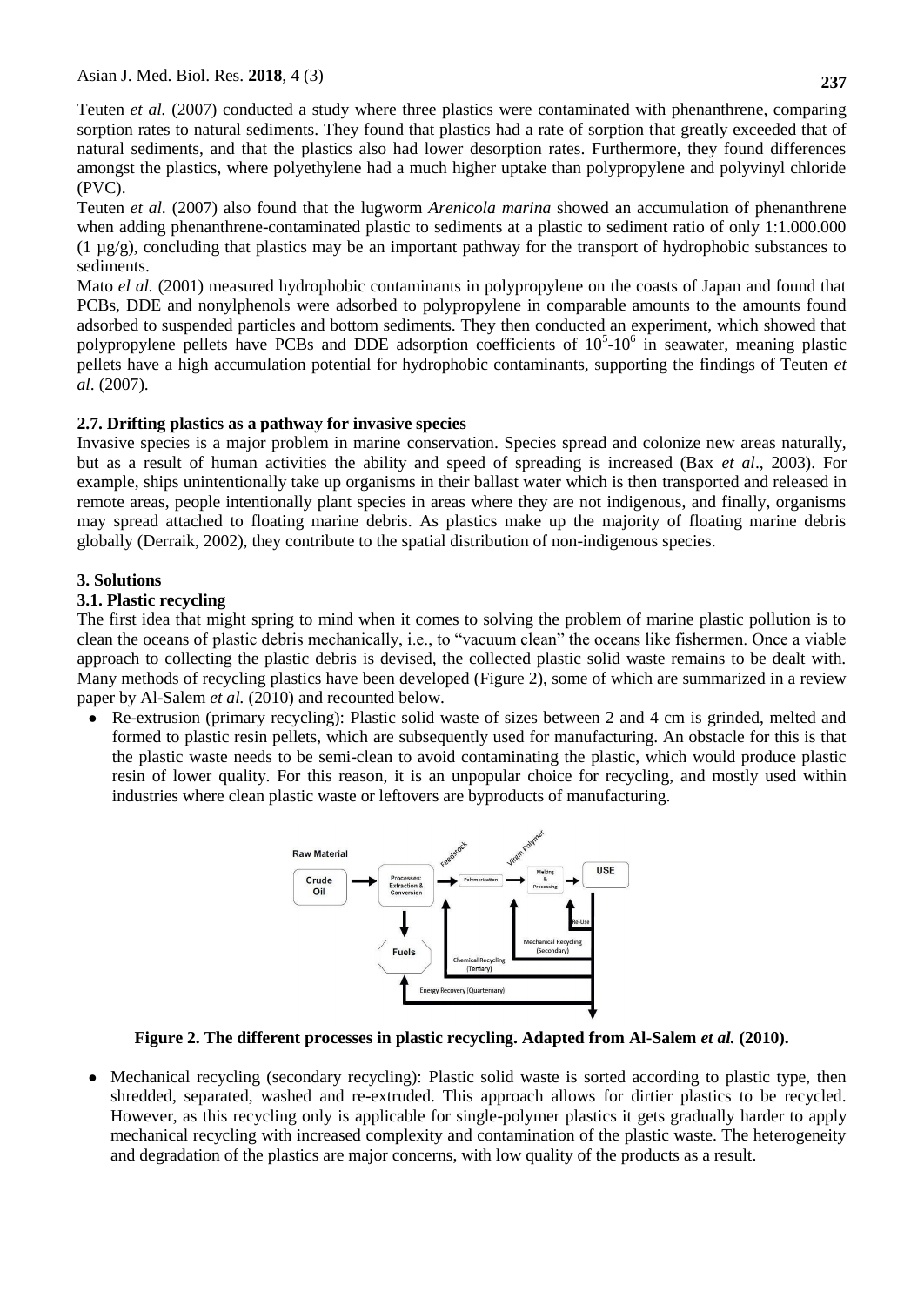- Chemical recycling (tertiary recycling): The most diverse form of plastic recycling. Simplified, it's the conversion of polymers to monomers and/or petrochemicals. These are then used as feedstock for polymerization, which in turn produces virgin resin. The three major groups or chemical recycling are pyrolysis, gasification and hydrogenation. The generalized forms of these processes will be explained below, along with their byproducts, but many variations of these processes exist or are in development.
- Pyrolysis is a process in which plastic solid waste is heated in an inert atmosphere to avoid combustion. Besides monomers, pyrolysis may create various products depending on which kind of waste is used, but some of the products are gases, tar and char. The gases are mostly high caloric, meaning they can be used for e.g. gas engines; the tar is waxes and highly aromatic liquids, and the chars are black coal or activated coal, which will contain the minerals from the waste.
- Gasification is a variety of pyrolysis in which organic waste is heated in air without combustion. This produces high colorific fuel gases and a large amount of char without the expenses associated with using pure oxygen. However, the presence of inert nitrogen gas will cause dilution of the fuel gases, so steam needs to be added in a stoichiometric ratio to reduce the presence of nitrogen gas. The char produced in the pyrolysis stage will be combusted in a second gasification chamber, which runs an equilibrium reaction of water  $+$  carbon monoxide to carbon dioxide  $+$  hydrogen.
- Hydrogenation is another variety of the pyrolysis process in which hydrogen gas is added to the reaction, creating hydrogen chloride as it reacts with chlorine from the plastic solid waste. This cleanses the gas and condensate products of chlorine contamination, meaning higher quality products free from chlorine is produced compared to other methods, when using chlorine-contaminated plastic solid waste. However, the hydrogenation process is very expensive and the profitability of the processes is not high enough to warrant use in most instances, hence many projects have been terminated.
- Energy recovery (quaternary recovery): The final resort is to incinerate the plastic solid waste. This won"t produce any monomers, but it will produce heat, steam or energy. In this process incomplete incineration is a major problem, which produces many persistent organic pollutants, for example dioxins (Kim *et al*., 2008) and polycyclic aromatic hydrocarbons (Li *et al*., 2001) as byproducts. This leads to demands of high cost pollution control, reducing any profits.

Overall, research and development in the plastic industry is very active and the future will likely solve some of the problems these methods are currently facing, such as profitability. The chemical recycling of plastics can be very profitable (Al-Salem *et al*., 2010), so there is much incentive to further develop the methods.

## **3.2. Increasing production of biodegradable plastics**

Biodegradable and photodegradable plastic production could be a good solution to the problem of marine plastic debris (Wolf and Feldman, 1991, Gorman, 1993). Biodegradable plastics are produced extensively, but petroleum based plastic products are cheap and easily produced which make them more profitable. Bioplastic is not widely used, in part because the application field is limited. Because bioplastics are made to be biodegradable, they are not suitable for long-term use in electronics or in construction materials. Unlikely petroleum plastics, bioplastics are not good enough to satisfy our need for food packaging material either, as their attributes when it comes to gas permeability, durability and resistance are not good enough. If the quality is improved and bioplastics could be used for food packaging or in other fields, it would likely reduce the need for petroleum plastics (Bio intelligence service, 2002).

## **3.3. Enforcement of legislation and management**

Some management work for conservation of the marine environment has been conducted. The 1978 protocol MARPOL addresses the most important aspects of legislation for prevention of marine pollution from plastic products and oil (Lentz, 1987). Annex V of MARPOL is the key international legislation for controlling ship based sources of marine plastic debris (Ninaber, 1997). It highly restricts discharges of plastic material in to the ocean and performs good action for sea vessels that contains plastics and marine environment hazardous materials. Annex V also contains restrictions for recreational vessels (Nee, 1990). In 2002, 79 countries and special areas were under Annex V legislation (CMC, 2002).

However, the legislation is widely ignored and ships are still discharging large amounts of plastics into the ocean - as much as 6.5 million tons per year (Clark, 1997) and surveys showed no reduction in plastic accumulation at sea or reduced entanglement of marine animals as a result of Annex V (Henderson, 2001). Legislation thus needs to be strengthened, and may need to be forcefully applied to target groups in a way that is coordinated nationally and internationally (Derraik, 2002).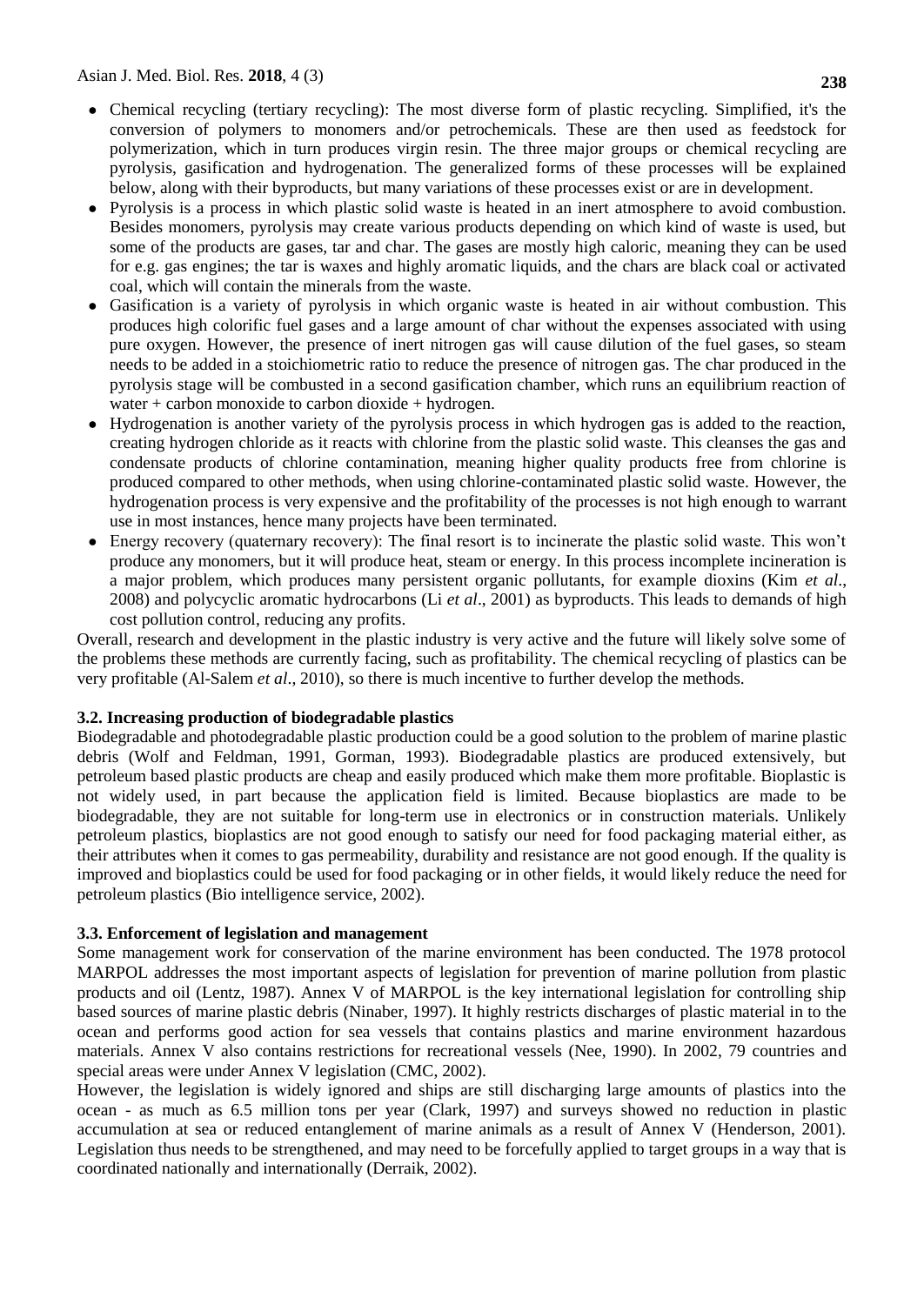#### **4. Recommendations**

The oceans cover over 70% of our planet but still most studies are conducted in the terrestrial system and marine biodiversity studies have been lagged behind (Murphy and Duffus, 1996). Lack of studies and less knowledge poses major problems for conservation of marine ecosystem. There is plenty of evidence, presented in the present report, that plastic pollution is a great threat to marine ecosystems, especially as it is already at risk for overfishing, climate change and other forms of anthropogenic disturbances (Derraik, 2002).

Plastic pollution should be addressed as a global problem. The buoyant plastic material can disperse long distances by wind driven circulation and water currents and, as mentioned before, plastic degrades very slowly in the ocean (Andrady, 1990; US EPA, 1992), leading to an accumulation of large aggregations of plastic debris at sea. As a result, even if plastic usage would be reduced throughout the world, the existing debris would continue to harm marine life for many decades. So, for the purpose of marine life conservation, the existing plastic debris in the marine systems should be removed.

More research efforts are crucial and longtime monitoring is necessary to quantify the actual threat of plastic debris, and to identify the hotspots for clean-up operations. Better data could introduce new and stricter conservation policies, better legislation, and raised awareness about marine plastic debris" harmful effect, thus strengthening the basis for education campaigns. Moreover, the research platform would guide researchers to propose possible solutions and thus, national and international organizations and authorities would come into discussion for providing help to mitigate the problem.

Annex V of MARPOL is the key international authority for controlling ship sources of marine debris (Ninebar, 1997) and came into effect in 1988 (Clark, 1997). The International Council of Cruise Lines brought in mandatory standards for cruise ships in 2001, which committed them to a policy goal of zero discharges according to MARPOL Annex V (Sheavly, 2005). This is to be achieved by using comprehensive waste minimization practices, and re-use and recycling waste strategies (UNEP 2005). Fact is that legislation is widely ignored in many areas due to lack of necessary control steps. 79 countries have so far ratified Annex V, but more countries need to be included in the efforts for constructive conservation policy. Focus in recruitment should be on developing countries, as their search for high economic growth cause high pressure to the environment.

Media plays a large role in raising awareness, and more educational campaigns as well as national and international conservation policies are needed for local nature conservation. A combination of better legislation and increased awareness has been suggested as a good way to mitigate the problems (Derraik, 2002). Local authorities, non-government organizations and volunteers have to work together to coordinate mitigation actions. Though the cost of beach clean-up is high, raising awareness of plastic pollution might result in more volunteer workers. A "beach clean-up day" is a simple way to combine mitigative actions and raising awareness. The global clean-up program 'clean up the world', which is run in conjunction with UNEP, engages more than 40 million people from 120 different countries in clean-up operations, and has a special initiative for marine debris (UNEP, 2005). "Clean up Australia day" is another example that has been very successful in helping to clean up beaches of Australia. Thus, thinking globally and acting locally remains a good approach.

#### **5. Conclusions**

In conclusion, as land based sources of marine debris make up 80% of total releases (Sheavly, 2005), educating communities about the problems of marine plastic debris may help to reduce pollution. Education in schools increases awareness in young children, who may spread the knowledge to their friends and family. Thus, educating communities is also an attractive and effective way to reduce the extent of land based plastic debris sources.

#### **Conflict of interest**

None to declare.

#### **References**

- Allsopp M, A Walters, D Santillo and P Johnston, 2006. Plastic Debris in the World"s Oceans. 43p., Greenpeace, Amsterdam, Netherlands.
- Al-Salem SM, P Lettieri and J Baeyens, 2010. The valorization of plastic solid waste (PSW) by primary to quaternary routes: From re-use to energy and chemicals. Progress in Energy and Combustion Science., 36: 103–129.
- Aliani S and A Molcard, 2003. Hitch-hiking on floating marine debris: macrobenthic species in the Western Mediterranean Sea. Hydrobiologia, 503: 59-67.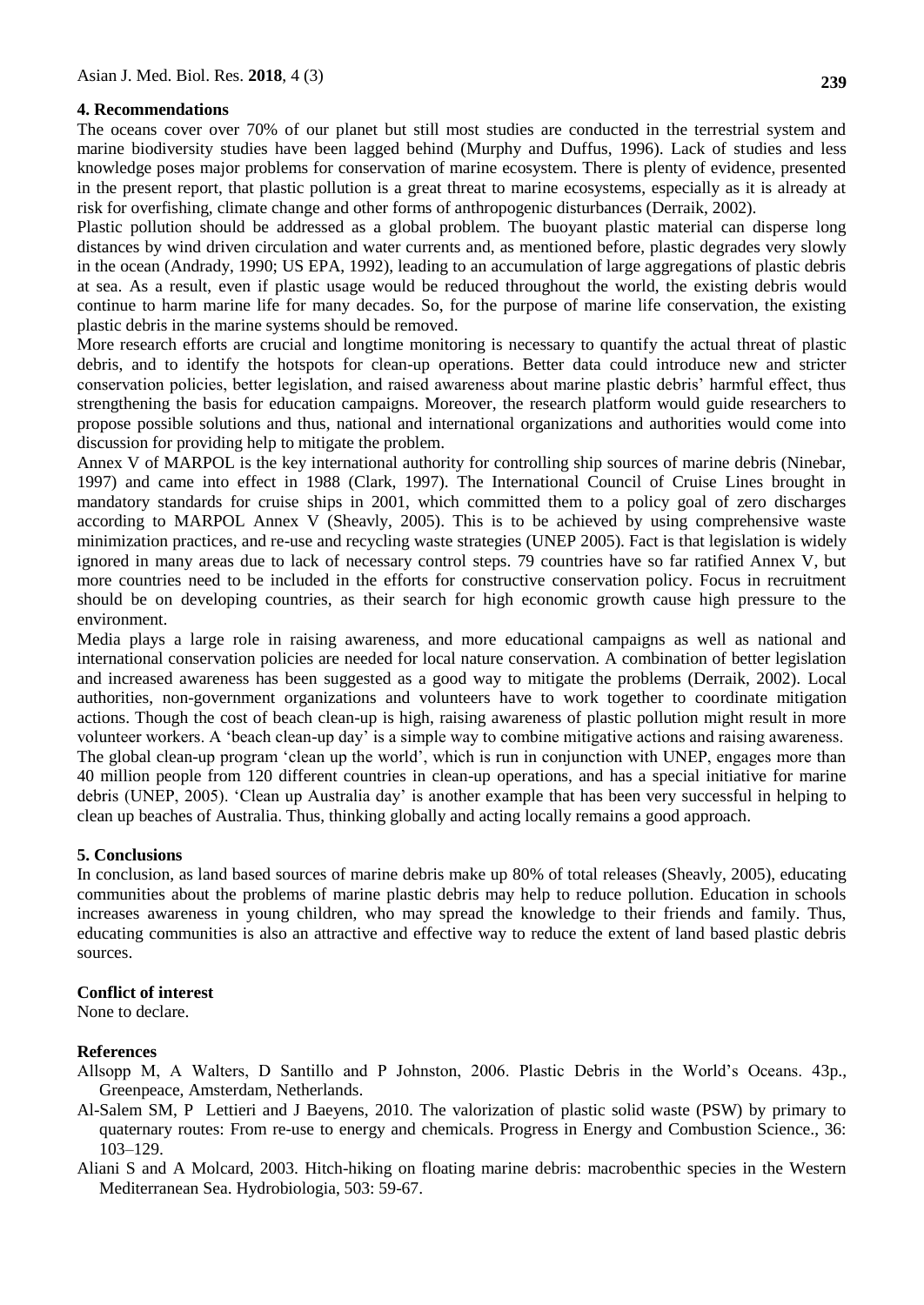Azzarello MY and ES Van Vleet, 1987. Marine birds and plastic pollution. Mar. Ecol. Prog. Ser., 37: 295-303.

- Baird RW and SK Hooker, 2000. Ingestion of Plastic and Unusual Prey by a Juvenile Harbour Porpoise. Marine Pollution Bulletin.
- Barnes DKA and P Milner, 2005. Drifting plastic and its consequences for sessile organism dispersal in the Atlantic Ocean. Marine Biology, 146: 815-825.
- Bax N, A Williamson, M Aguero, E Gonzalez and W Geeves, 2003. Marine invasive alien species: a threat to global biodiversity. Marine Policy, 27: 313–323.
- Bio Intelligence service, European Union 2011. Plastic pollution in the environment.
- Bjorndal KA, AB Bolten and CJ Lagueux, 1994. Ingestion of Marine Debris by Juvenile Sea Turtles in Coastal Florida Habitats. Marine Pollution Bulletin, 28: 154-158.
- Blight LK and AE Burger, 1997. Occurrence of Plastic Particles in Seabirds from the Eastern North Pacific. Marine Pollution Bulletin, 34: 323-325.
- Boerger CM, GL Lattin, SL Moore and CJ Moore, 2010. Plastic ingestion by planktivorous fishes in the North Pacific Central Gyre. Marine Pollution Bulletin, 60: 2275–2278.
- Breen PA, 1990. A review of ghost fishing by traps and gill nets. Proceedings of the Second International Conference on Marine Debris, 2-7 April 1989.
- Cawthorn M, 1989. Impacts of marine debris on wildlife in New Zealand coastal waters. In: Proceedings of Marine Debris in New Zealand"s Coastal Waters Workshop, 9 March 1989, Wellington, New Zealand. Department of Conservation, Wellington, New Zealand, pp. 5–6.
- Clark RB, 1997. Marine Pollution. Clarendon Press, Oxford.CMC-Center for Marine Conservation, 2002.
- Derraik JGB, 2002. The pollution of the marine environment by plastic debris: a review. Marine Pollution Bulletin, 44: 842–852.
- Eriksson C and H Burton, 2003. Origins and biological accumulation of small plastic particles in fur seals from Macquarie Island. Ambio, 32: 380-384.
- Feldkamp SD, DP Costa and GK DeKrey, 1989. Energetic and behavioral effects of net entanglement on juvenile northern fur seals, *Callorhinus ursinus*. Fishery Bulletin, 87: 85-94.
- Gorman M, 1993. Environmental Hazards––Marine Pollution. ABCCLIO Inc, Santa Barbara.
- Graham ER and Thompson JT, 2009. Deposit- and suspension-feeding sea cucumbers (Echinodermata) ingest plastic fragments. Journal of Experimental Marine Biology and Ecology, 368: 22–29.
- Gregory MR, 1978. Accumulation and distribution of virgin plastic granules on New Zealand beaches. New Zealand Journal of Marine and Freshwater Research, 12: 399–414.
- Gregory MR, 1989. Accumulation of plastic debris in New Zealand"s coastal waters and exclusive economic zone. In: Proceedings of Marine Debris in New Zealand"s Coastal Waters Workshop, 9 March 1989, Wellington, New Zealand. Department of Conservation, Wellington, New Zealand, pp. 3–4.
- Kim SH, S Ahn and S Kwak, 2008. Suppression of dioxin emission in incineration of poly vinyl chloride (PVC) as hybridized with titanium dioxide (TiO2) nanoparticles. Applied Catalysis B: Environmental, 79: 296–305.
- Lentz SA, 1987. Plastics in the marine environment: legal approaches for international action. Marine Pollution Bulletin, 18, 361–365.
- Li C, H Zhuang, L Hsieh, W Lee and M Tsao, 2001. PAH emission from the incineration of three plastic wastes. Environment International, 27: 61-67.
- Lobelle D and M Cunliffe, 2001. Early Microbial Biofilm Formation on Marine Plastic Waste. Marine Pollution Bulletin, 62: 197-200.
- Moore E, S Lyday, J Roletto, K Litle, JK Parrish, H Nevins, J Harvey, J Mortenson, D Greig, M Piazza, A Hermance, D Lee, D Adams, S Allen and S Kell, 2009. Entanglements of marine mammals and seabirds in central California and the north-west coast of the United States 2001–2005. Marine Pollution Bulletin, 58: 1045–1051.
- Murphy DD and DA Duffus, 1996. Conservation biology and marine biodiversity. Conservation Biology, 10: 311–312.
- Ninaber E, 1997. MARPOL Annex V, commercial ships, and port reception facilities: making it work. In: Coe, J.M., Rogers, D.B. (Eds.), Marine Debris––Sources, Impacts and Solutions. Springer- Verlag, New York., 239–243.
- O"Hara K, S Iudicello and R Bierce, 1988. A Citizen"s Guide to Plastics in the Ocean: More than a Litter Problem. Center for Marine Conservation, Washington DC.
- Raum-Suryan KL, LA Jemison and KW Pitcher, 2009. Entanglement of Steller sea lions (*Eumetopias jubatus*) in marine debris: Identifying causes and finding solutions. Marine Pollution Bulletin, 58: 1487–1495.